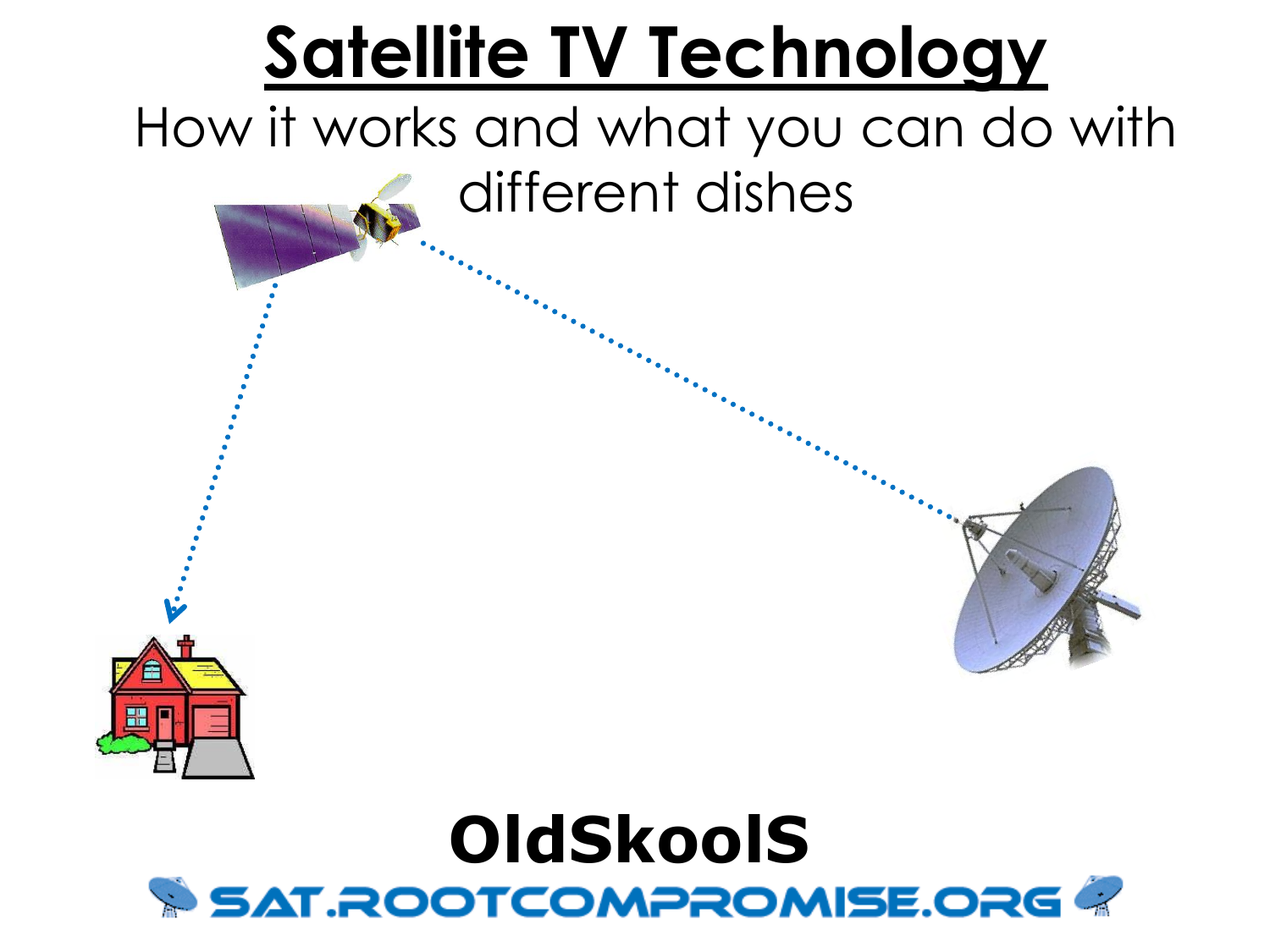## **How does content get from the broadcast location to my home?**



**This section will describe, in detail, how content from CNN Headline News' broadcast center gets to your home. This information is characteristic of how most channels are transmitted from the broadcast location, to the service provider, and then to the home user.**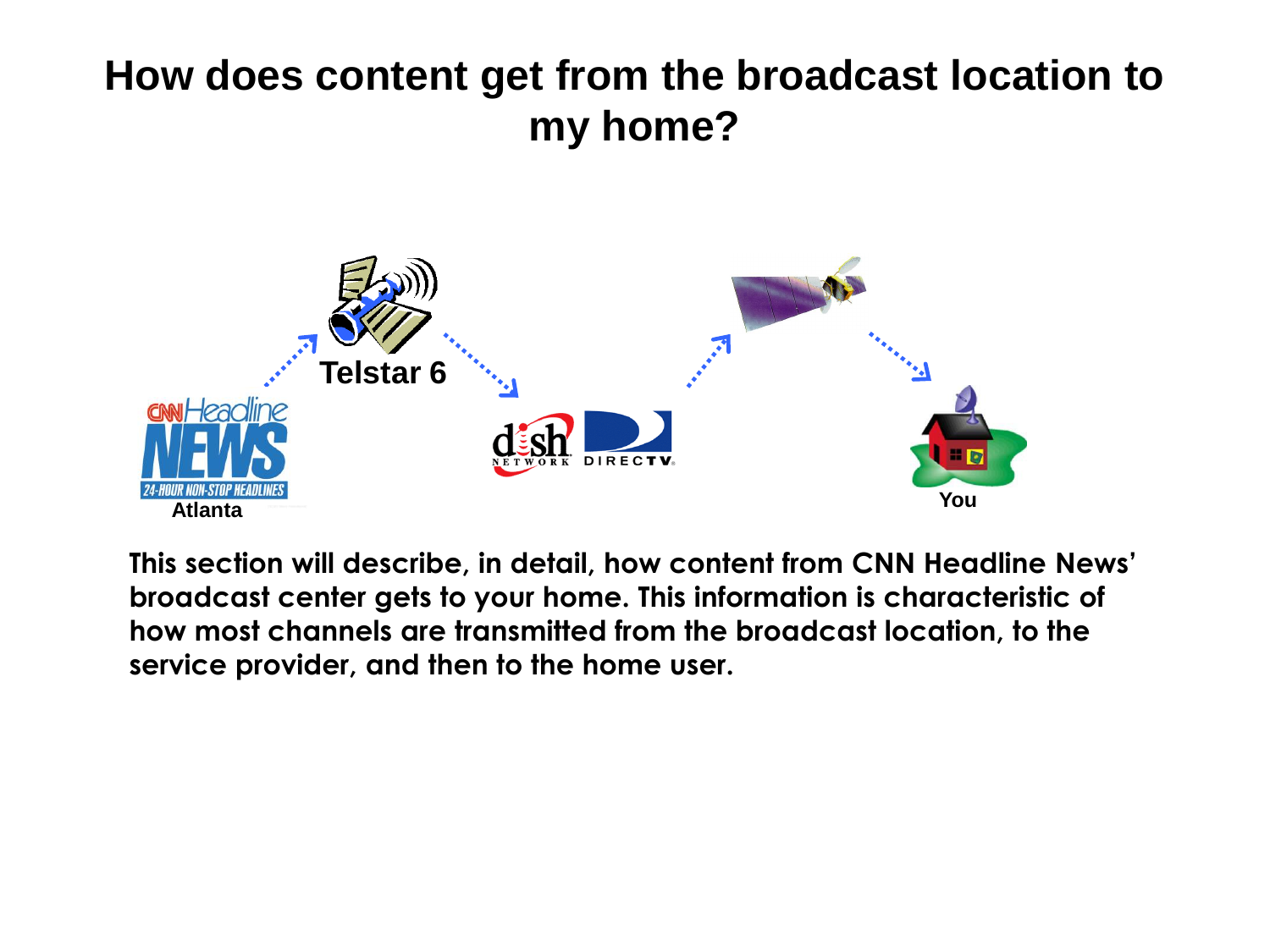Section 1: Satellite TV Terminology and Broadcast Diagram : **Signal Information**



system.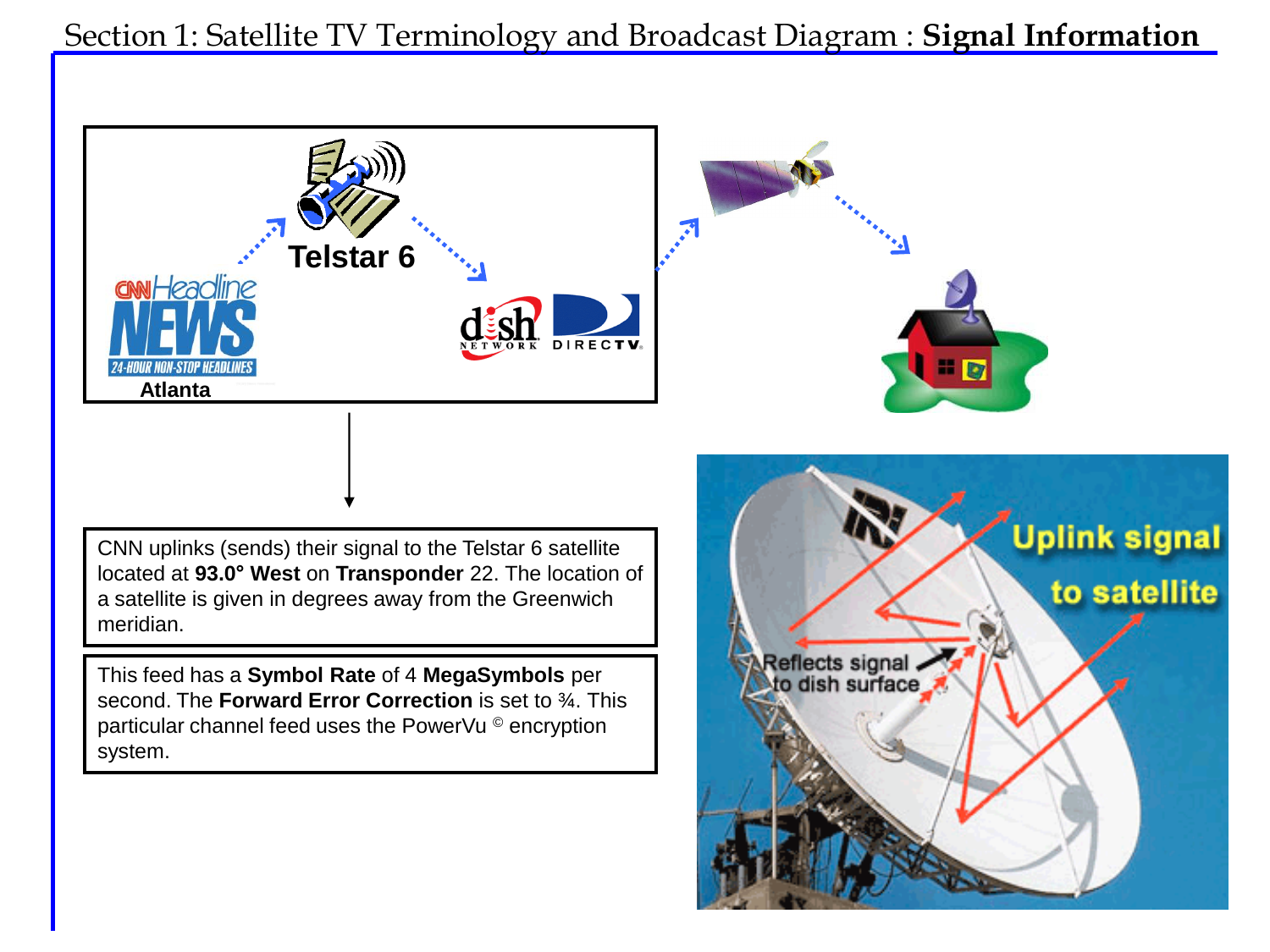Section 1: Satellite TV Terminology and Broadcast Diagram : **Clarke Belt**

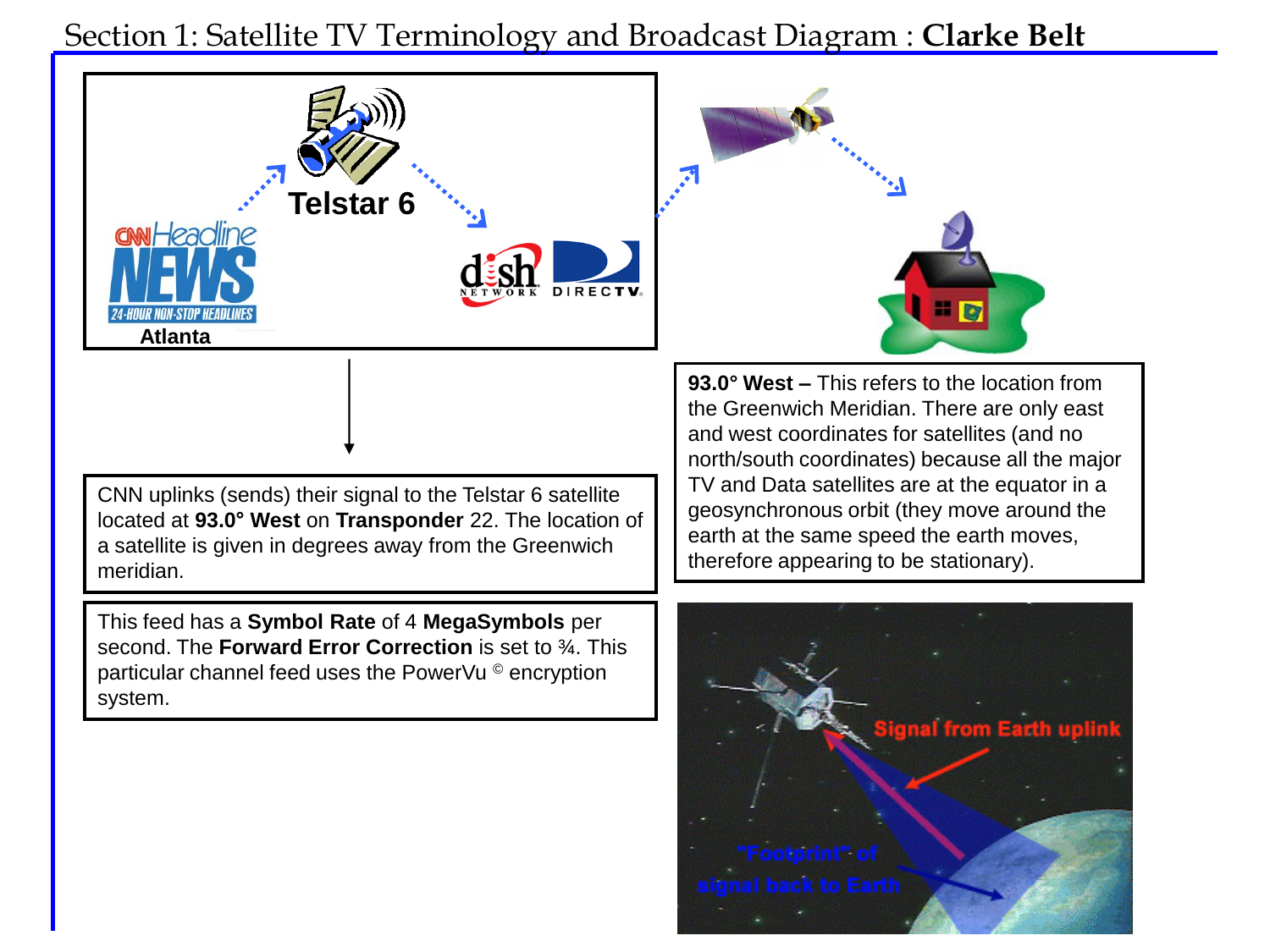#### Section 1: Satellite TV Terminology and Broadcast Diagram : **Clarke Belt**



**This video shows how a moving big dish system pans the "arc" of satellites located in the Clarke Belt.**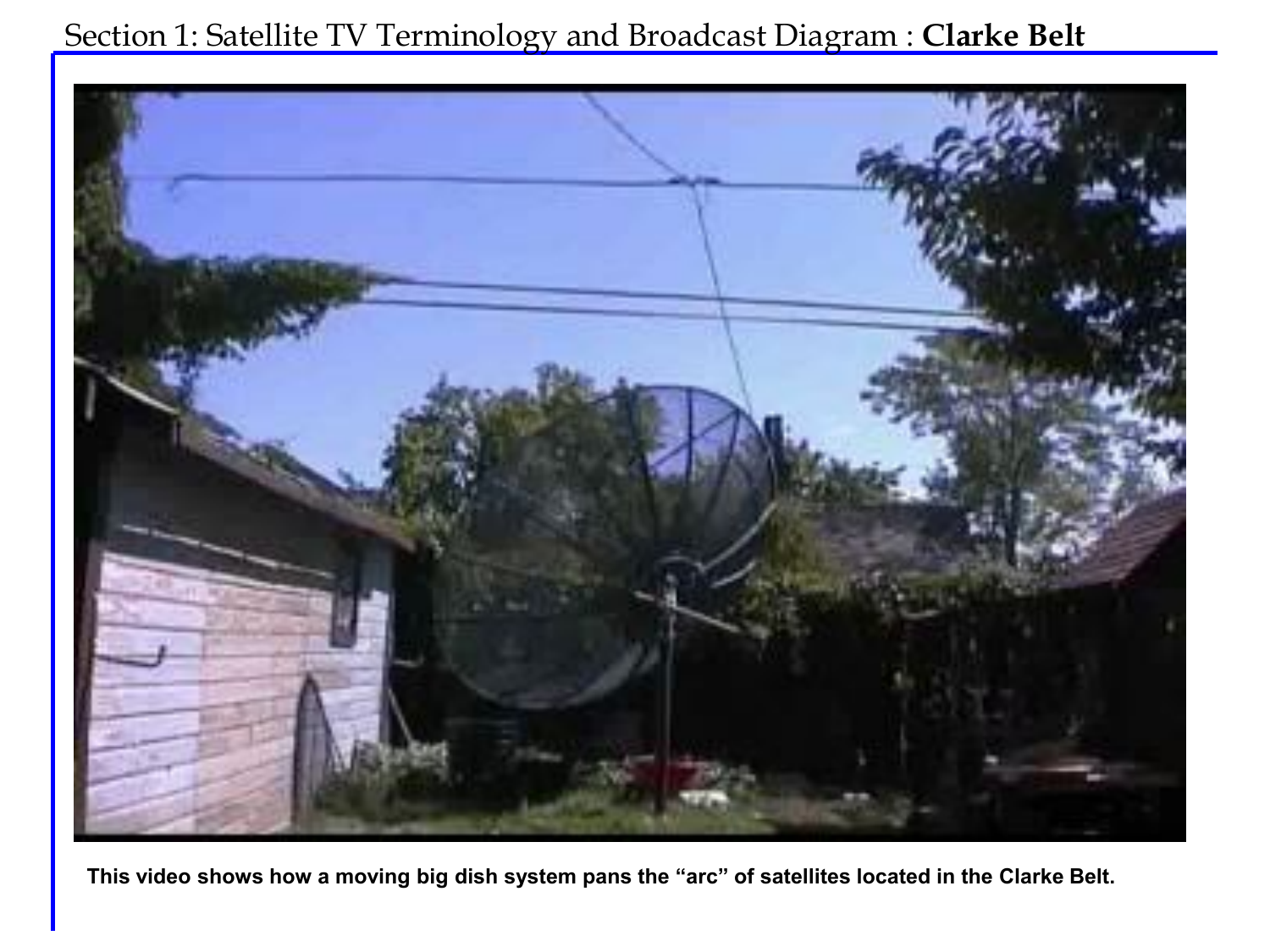Section 1: Satellite TV Terminology and Broadcast Diagram : **Transponders**

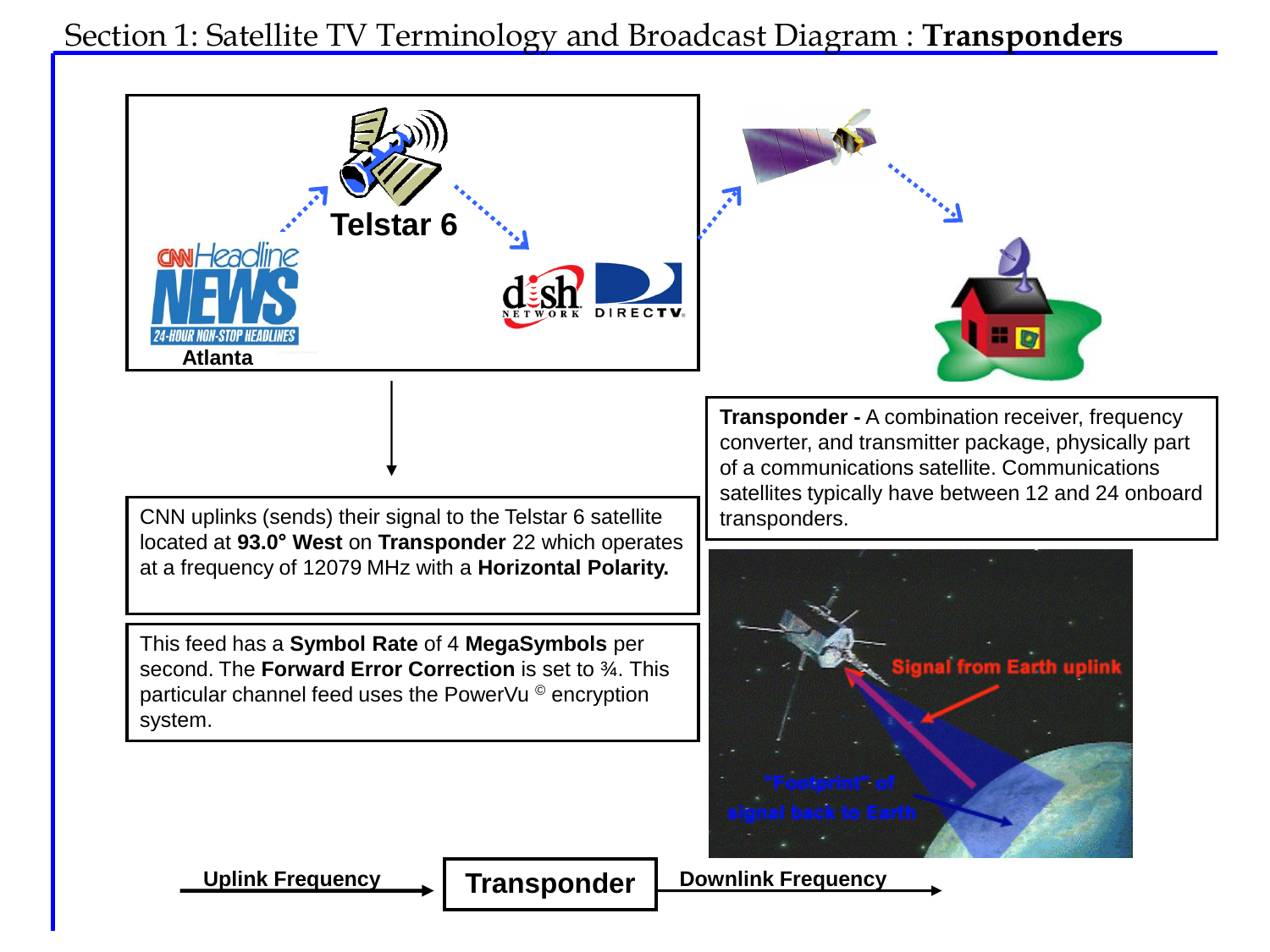#### Section 1: Satellite TV Terminology and Broadcast Diagram : **Polarity**

CNN uplinks (sends) their signal to the Telstar 6 satellite located at **93.0° West** on **Transponder** 22 which operates at a frequency of 12079 MHz with a **Horizontal Polarity.**

The use of opposing polarities allows for more bandwidth on the satellite because the same frequency can be reused on a different polarity.

DBS services use Circular Polarization, while other satellite broadcasts on C-band and Ku-Band use horizontal and vertical polarity.

**Vertical Polarity Horizontal Polarity Circular Polarization**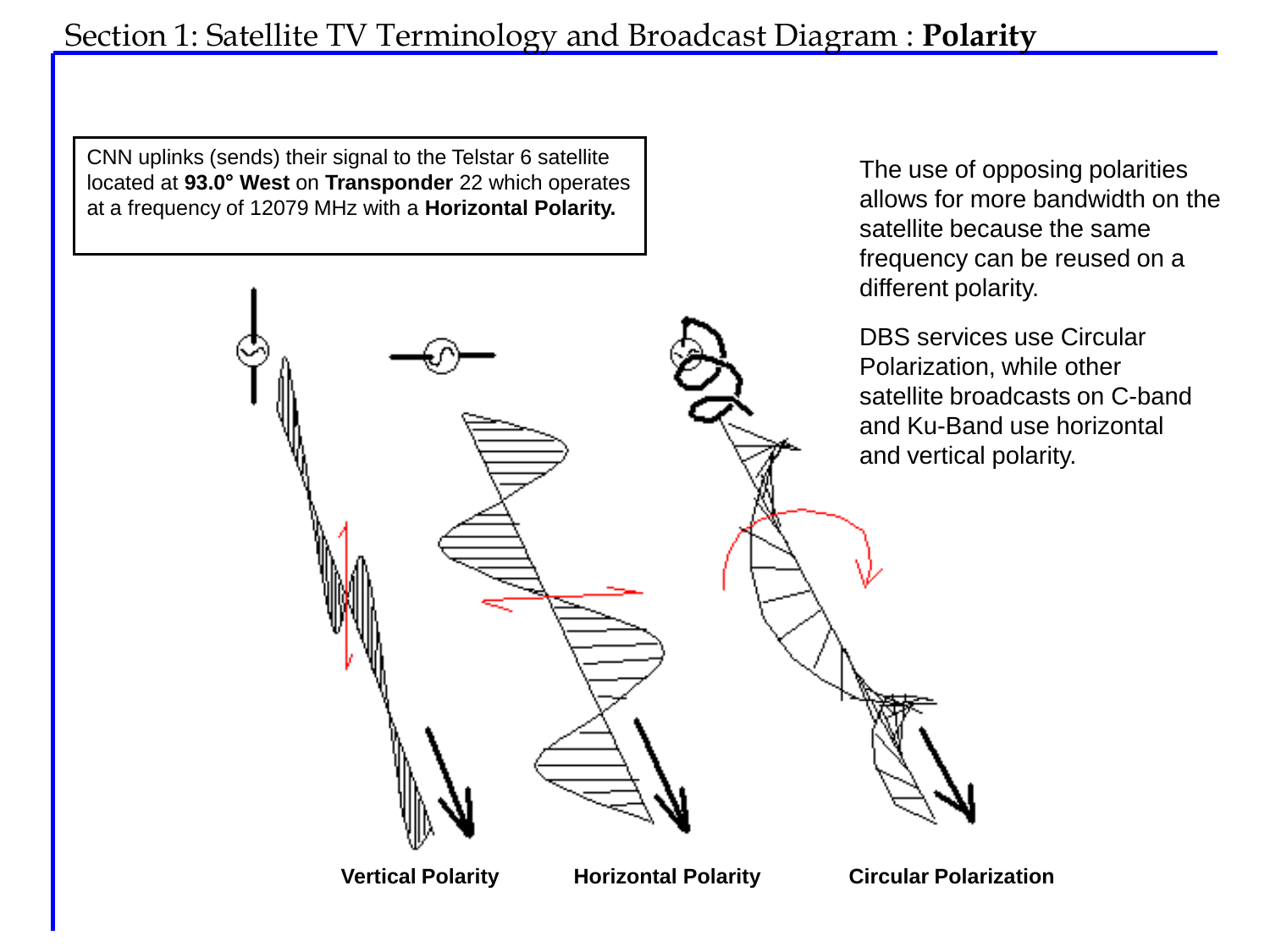Section 1: Satellite TV Terminology and Broadcast Diagram : **Symbol Rate**

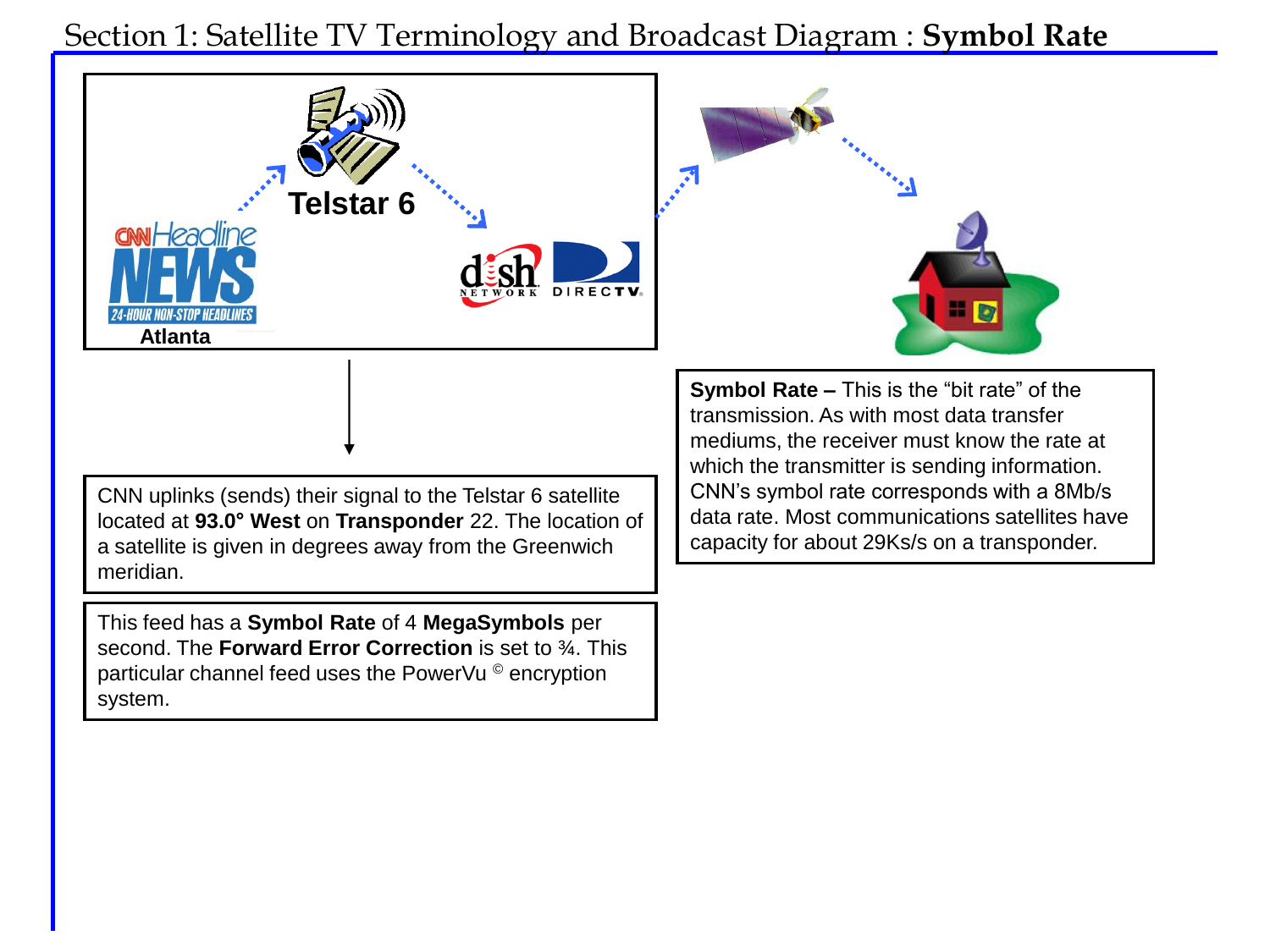Section 1: Satellite TV Terminology and Broadcast Diagram : **FEC**

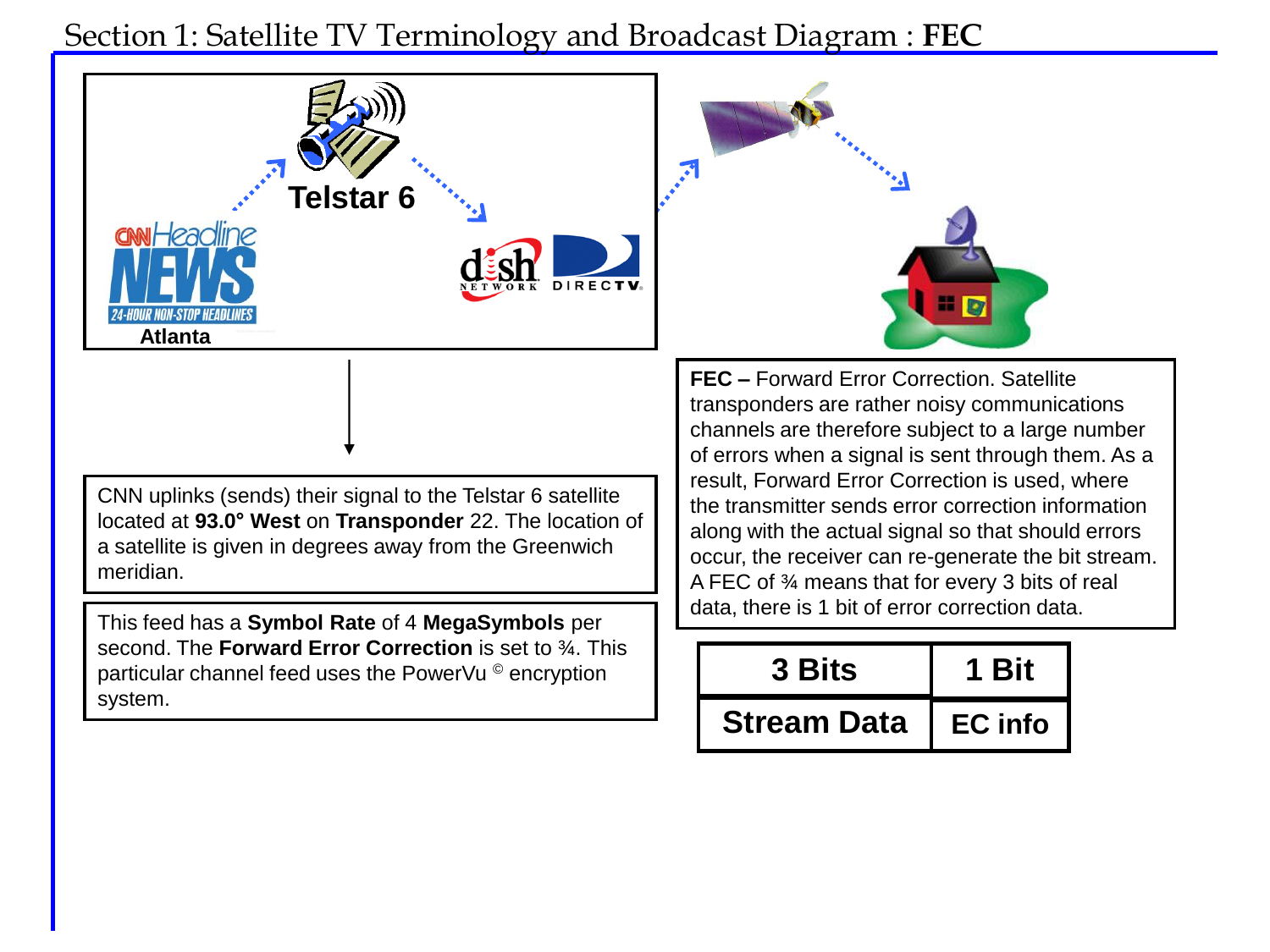#### Section 1: Satellite TV Terminology and Broadcast Diagram

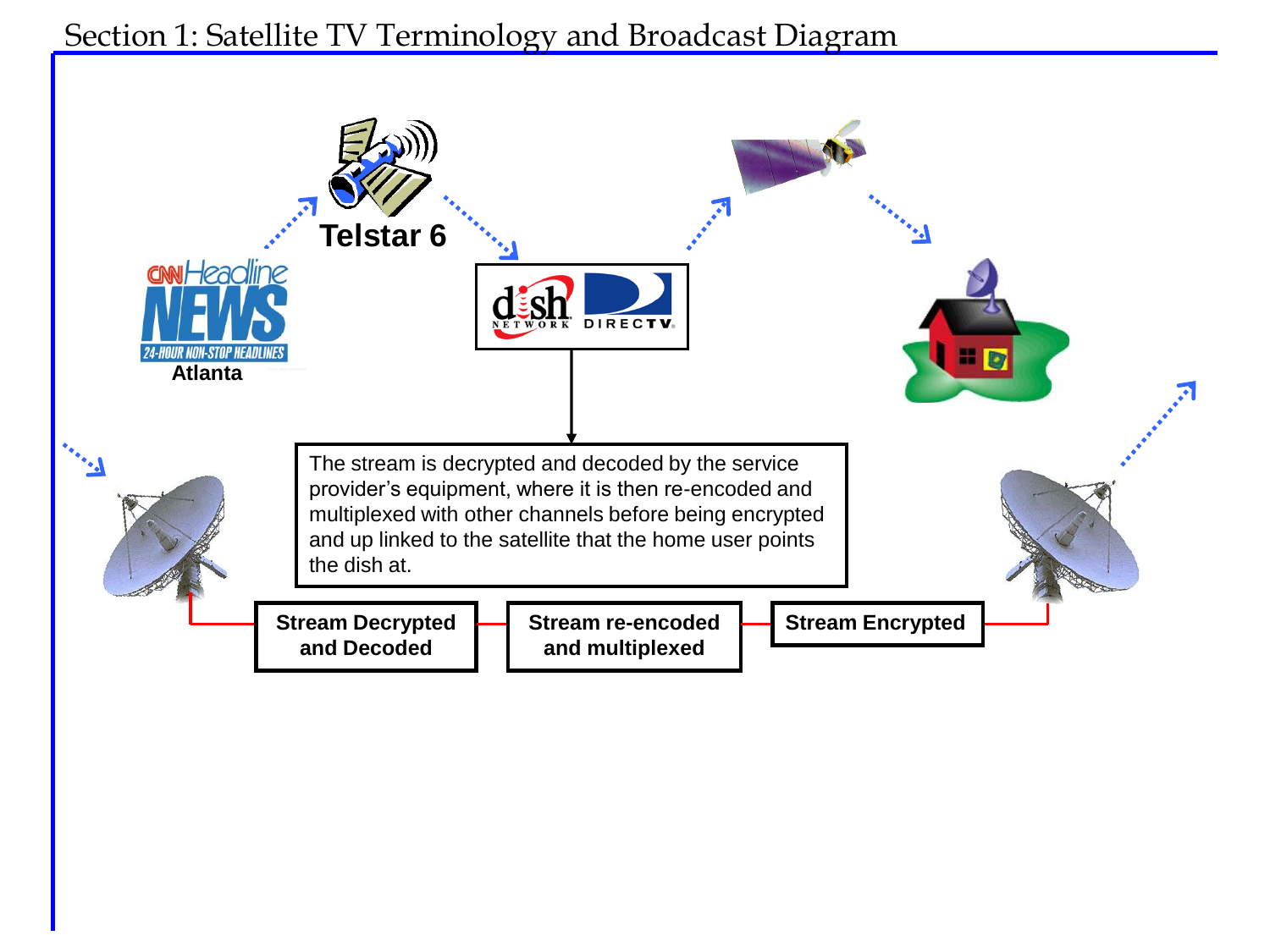#### Section 1: Satellite TV Terminology and Broadcast Diagram

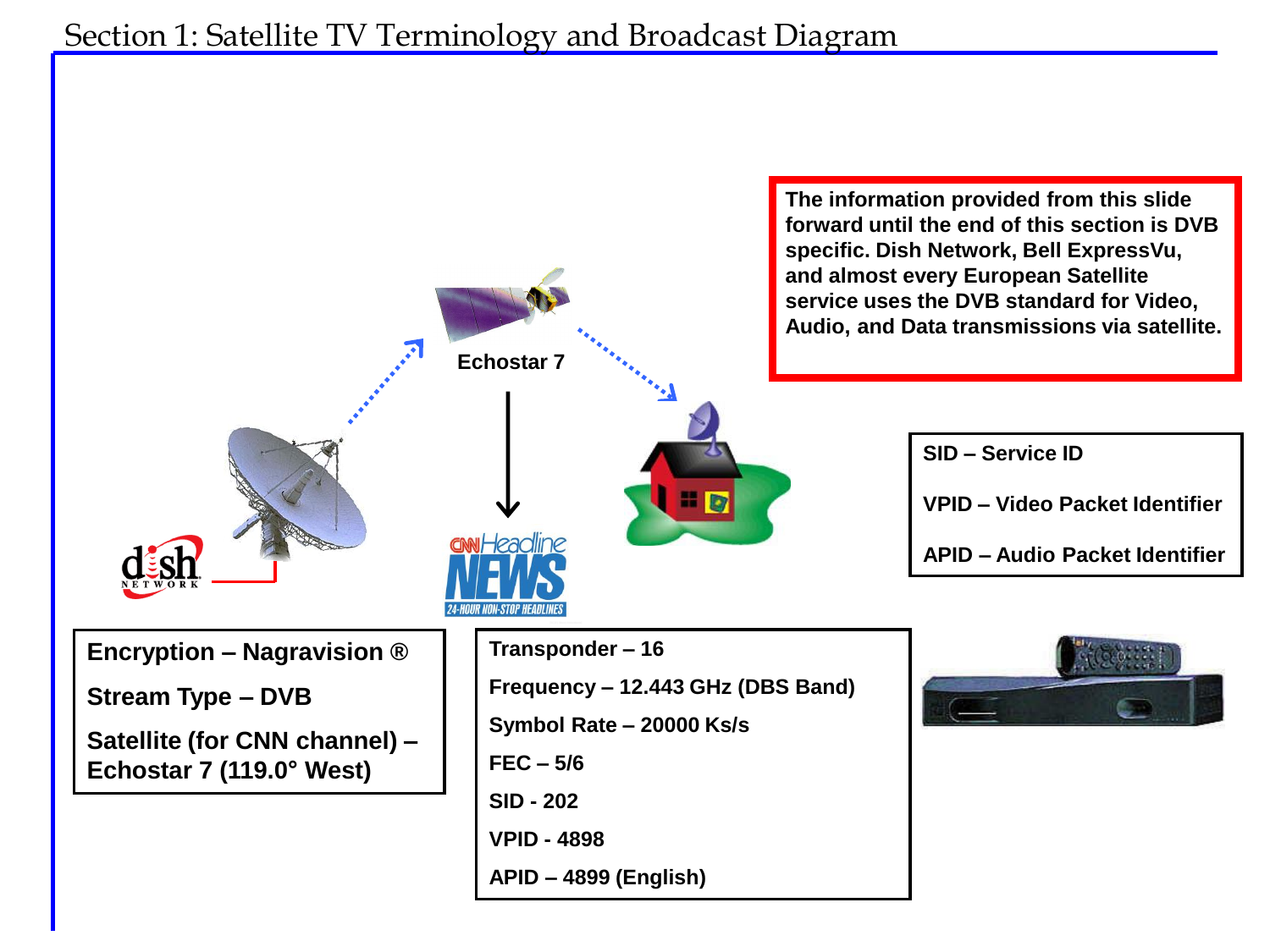#### Section 2: DVB and Conditional Access



**PCI DVB-S cards are able to receive and display DVB MPEG2 satellite signals, such as the FTA channels. With the appropriate hardware CAM module, they are also able to decode subscription TV-services that use the DVB standard.** 



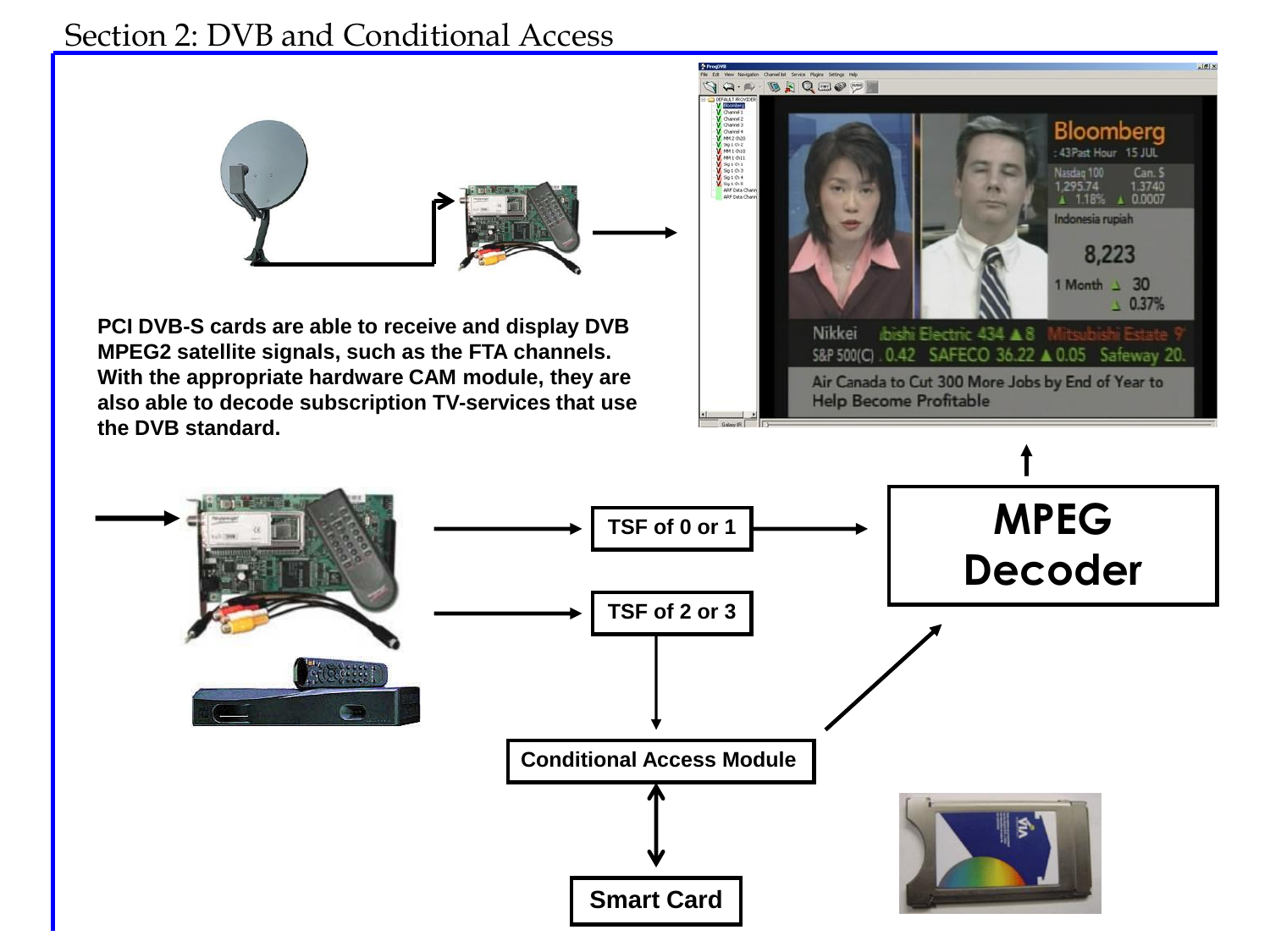#### Section 3: FTA (Free to Air)

## **FTA (Free to Air) Channels**



**FTA channels on C-Band and Ku-Band use Vertical and Horizontal Polarity instead of Circular Polarity which DBS systems use.**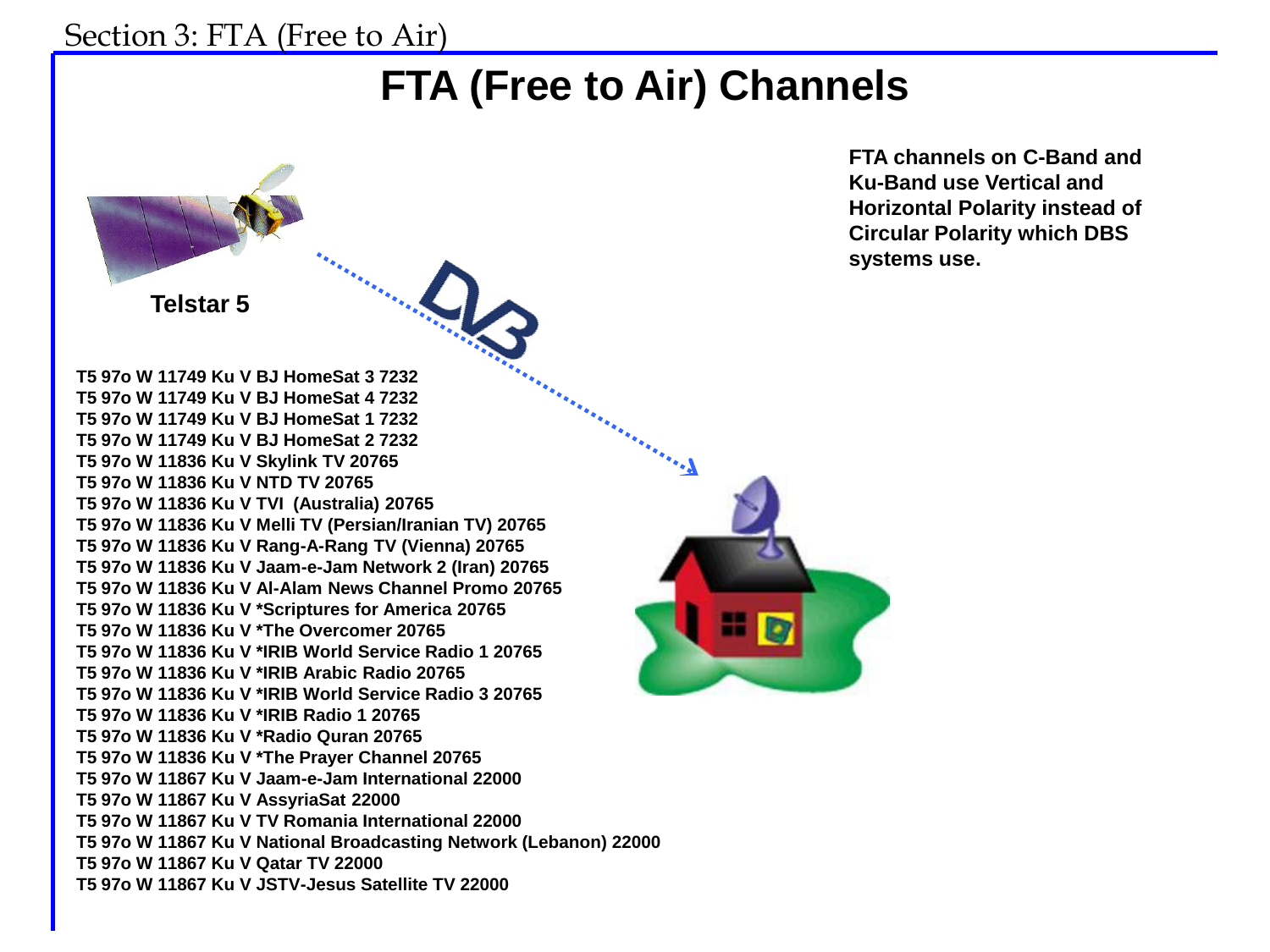## **C-band Feeds (Pre-Air Primetime Network TV Shows)**

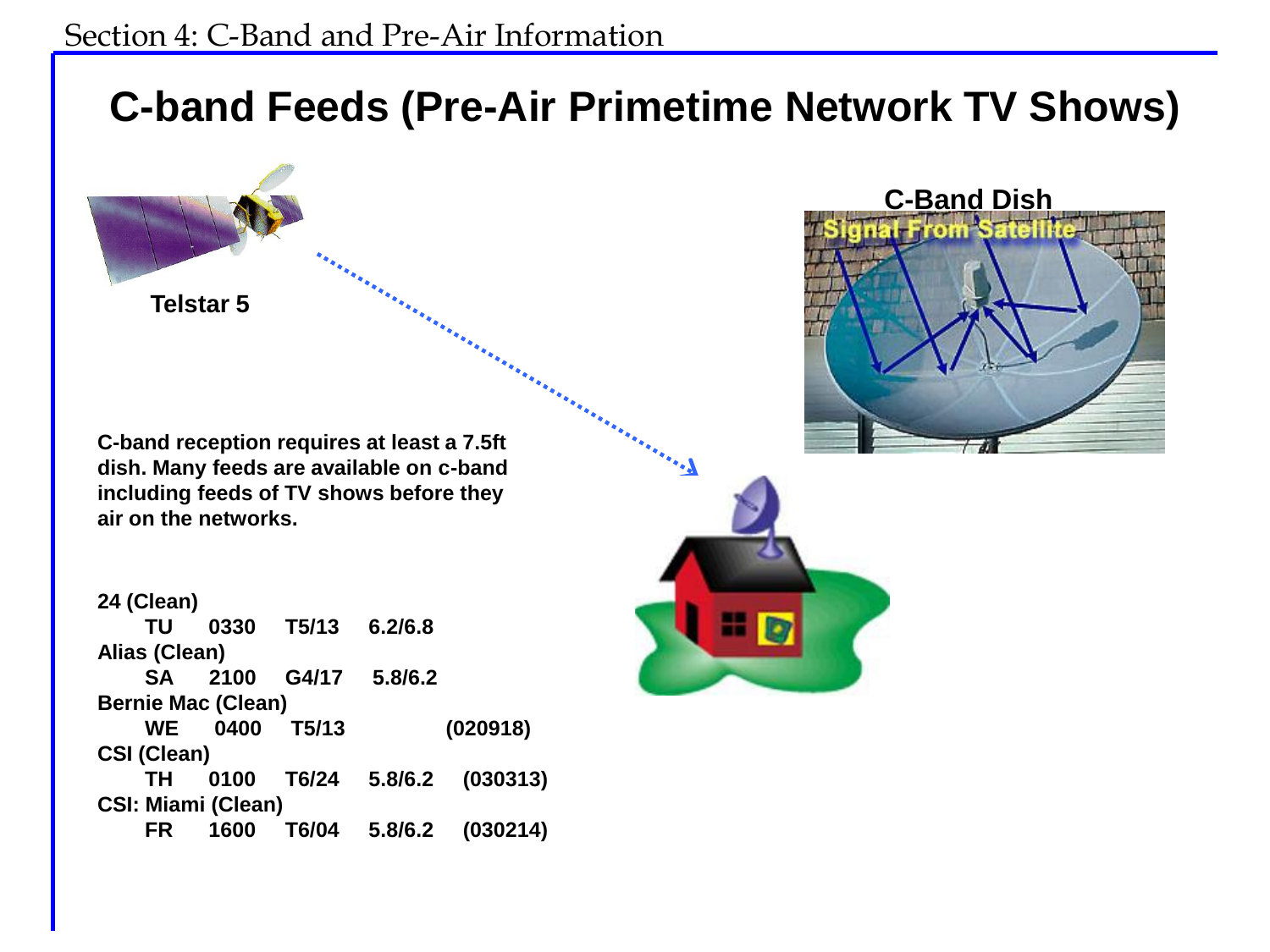#### Section 5: Tips for getting equipment

**Ku-Band** Equipment: 60cm – 120cm Dish (18" -45") LNBf – LNB + Feedhorn (with H/V polarity) Receiver – Set Top Box or DVB-S card Total Cost - \$250 new for a basic setup

**C-Band** Equipment: 7.5ft -12ft Dish – Preferably Mesh Feedhorn – Located at the focal point of the dish LNB - converts the downlink frequency Skew Motor – Controls the feedhorn's polarity Actuator – Moves the Dish Analog Receiver – Set Top Box Digital Receiver – Set Top Box or DVB-S card Total Cost - \$1000-\$2500 **new** for a basic setup \$50 - \$500 **used** for a good setup

#### **Vendors:**

**[http://www.skyvision.com](http://www.skyvision.com/)**

Pricey, but high quality products.

**[http://www.dvbmaster.com](http://www.dvbmaster.com/)**

Sells DVB Related items.

**[http://www.dvbcanada.com](http://www.dvbcanada.com/)** Sells DVB Related items.

**[http://www.ebay.com](http://www.ebay.com/)** Buy your big dish here.

**[http://www.sadoun.com](http://www.sadoun.com/)**

Sells Ku and DVB equipment.